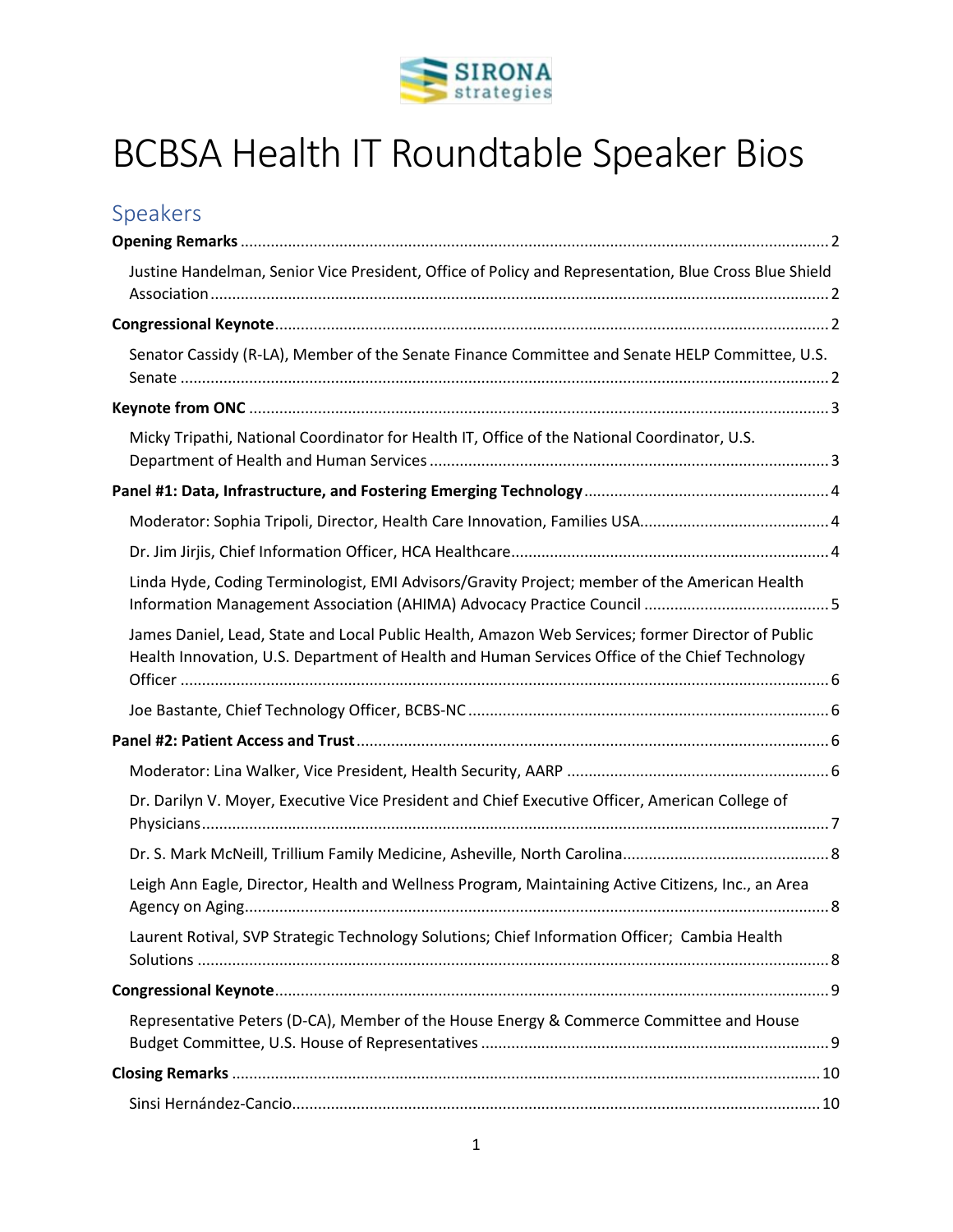

## <span id="page-1-0"></span>Opening Remarks

<span id="page-1-1"></span>Justine Handelman, Senior Vice President, Office of Policy and Representation, Blue Cross Blue Shield Association

Justine Handelman is Senior Vice President of the Office of Policy and Representation for the Blue Cross Blue Shield Association (BCBSA), a national federation of 36 independent, community-based and locally operated Blue Cross and Blue Shield (BCBS) companies. The BCBS System is the nation's largest health insurer, covering one-in-three of all Americans.

In leading BCBSA lobbying and policy development activities, Handelman represents BCBSA's Washington office and BCBS companies with the Administration, Congress, government agencies and other national associations. This includes development of legislative and regulatory policy positions and legislative strategy on a wide range of issues, including healthcare reform, government programs, healthcare financing, tax legislation and health information technology.

Handelman has more than 25 years of experience in providing strategic analysis, policy development and federal representation on legislative, regulatory and federal policy issues pertaining to public and private healthcare. During her tenure, she has developed key policy positions that were incorporated in legislation enacted by Congress on key healthcare issues, including Medicare Modernization Act, the Affordable Care Act, legislation to prevent opioid abuse and legislation to address mental health parity.

Prior to joining BCBSA in 2001, Handelman was the Director of the Health Care Practice Group in the Government Relations Division of SmithBucklin. In this capacity, she was responsible for the day-to-day government relations activities for several non-profit professional medical specialty societies and healthcare organizations. Prior to joining the Smith, Bucklin team, she served as a senior legislative associate of MARC Associates, Inc.

Handelman received her bachelor's degree in political science from the Catholic University of America and serves on the board of directors for URAC.

## <span id="page-1-2"></span>Congressional Keynote

<span id="page-1-3"></span>Senator Cassidy (R-LA), Member of the Senate Finance Committee and Senate HELP Committee, U.S. Senate

Dr. Bill Cassidy is the United States Senator for Louisiana.

Bill grew up in Baton Rouge, Louisiana, and attended Louisiana State University (LSU) for undergraduate and medical school. In 1990, Bill joined LSU Medical School teaching medical students and residents at Earl K. Long Hospital, a hospital for the uninsured.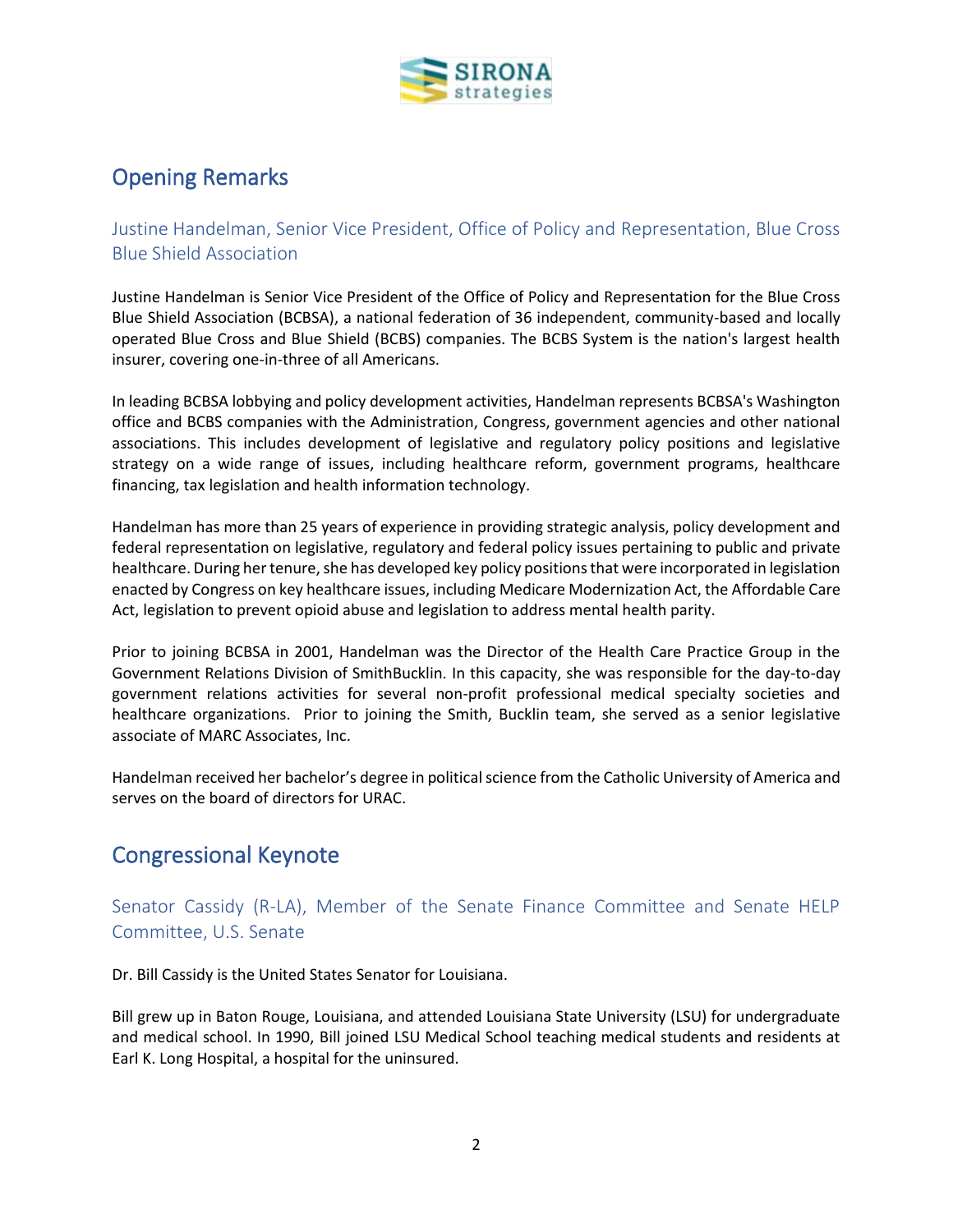

During this time, he co-founded the Greater Baton Rouge Community Clinic, a clinic providing free dental and health care to the working uninsured. Bill also created a private-public partnership to vaccinate 36,000 greater Baton Rouge area children against Hepatitis B at no cost to the schools or parents. In the wake of Hurricane Katrina, Bill led a group of health care volunteers to convert an abandoned K-Mart building into an emergency health care facility, providing basic health care to hurricane evacuees. In 2006, Bill was elected to the Louisiana State Senate.

In 2008, he was elected to the United States House of Representatives to represent Louisiana's Sixth Congressional District.

In 2014, he was elected to the U.S. Senate. He serves on the Finance Committee, the Health, Education, Labor, & Pensions Committee, the Energy and Natural Resources Committee, and the Veterans Affairs committees.

Following his successful efforts to lower the cost of health care, secure coastal restoration projects to protect Louisiana families from natural disasters, reform our nation's mental health system, and secure many other legislative accomplishments, Bill was reelected in 2020 to his second term in the U.S. Senate. Bill is married to Dr. Laura Cassidy and they have three children. Laura is a retired general surgeon specializing in breast cancer. She helped found a public charter school to teach children with dyslexia. Bill, Laura and their family attend church at the Chapel on the Campus.

# <span id="page-2-0"></span>Keynote from ONC

<span id="page-2-1"></span>Micky Tripathi, National Coordinator for Health IT, Office of the National Coordinator, U.S. Department of Health and Human Services

Micky Tripathi is the National Coordinator for Health Information Technology at the U.S. Department of Health and Human Services, where he leads the formulation of the federal health IT strategy and coordinates federal health IT policies, standards, programs, and investments.

Mr. Tripathi has over 20 years of experience across the health IT landscape. He most recently served as Chief Alliance Officer for Arcadia, a health care data and software company focused on population health management and value-based care, the project manager of the Argonaut Project, an industry collaboration to accelerate the adoption of FHIR, and a board member of HL7, the Sequoia Project, the CommonWell Health Alliance, and the CARIN Alliance.

Mr. Tripathi served as the President and Chief Executive Officer of the Massachusetts eHealth Collaborative (MAeHC), a non-profit health IT advisory and clinical data analytics company. He was also the founding President and CEO of the Indiana Health Information Exchange, a statewide HIE partnered with the Regenstrief Institute, an Executive Advisor to investment firm LRVHealth, and a Fellow at the Berkman-Klein Center for Internet and Society at Harvard University.

He holds a PhD in political science from the Massachusetts Institute of Technology, a Master of Public Policy from Harvard University, and an AB in political science from Vassar College. Prior to receiving his PhD, he was a Presidential Management Fellow and a senior operations research analyst in the Office of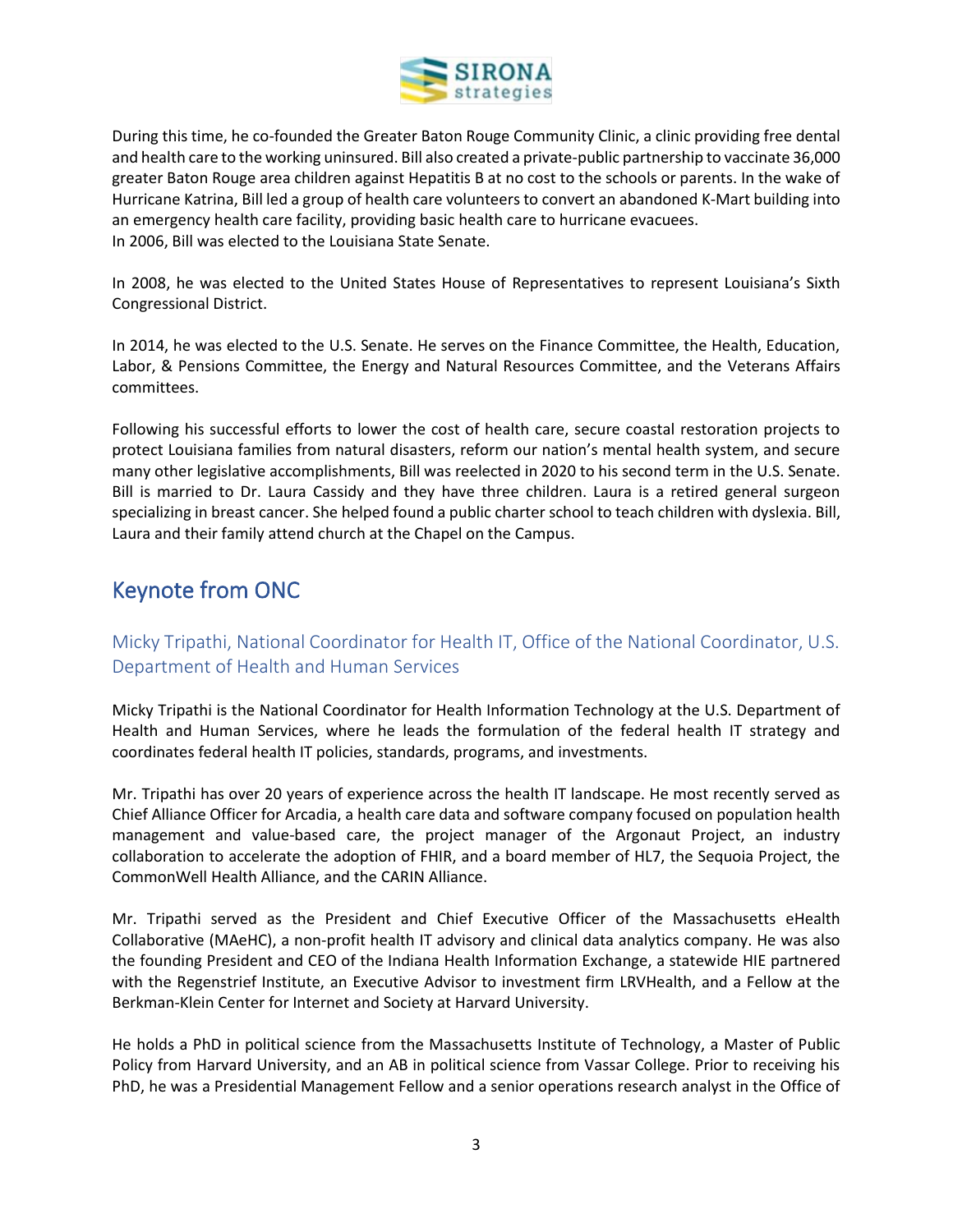

the Secretary of Defense in Washington, DC, for which he received the Secretary of Defense Meritorious Civilian Service Medal.

# <span id="page-3-0"></span>Panel #1: Data, Infrastructure, and Fostering Emerging Technology

## <span id="page-3-1"></span>Moderator: Sophia Tripoli, Director, Health Care Innovation, Families USA

Sophia Tripoli is the Director of Health Care Innovation at Families USA where she helps to lead Families USA's work on value initiatives that focus on addressing the biggest drivers of health care costs and inadequate quality in the health system, and on forwarding consumer-focused policy agendas to improve health care delivery and payment systems. As part of this work, Sophia leads Families USA's Consumers First initiative that focuses on redesigning the economic incentives of the health care system to deliver high value health care. Sophia also helps leads Families USA's efforts to protect, expand and improve the Medicaid program at the state level through state legislative action and citizen's initiatives. As part of this work, Sophia generates policy analysis, and works to foster partnerships with national and state health policy experts, state legislators, and consumer health leaders and advocates. In addition, she helps lead Families USA's work to strengthen the dialogue between consumer health leaders and governors' leadership on targeted health policy priority areas. Sophia represents Families USA as Co-Chair of the Public Policy Work Group for the Health Care Transformation Task Force and represents Families USA on the National Advisory Committee for the National Center for Complex Health and Social Needs.

Prior to joining Families, Sophia worked at the Centers for Medicare and Medicaid Services (CMS) in the Center for Medicare and Medicaid Innovation (CMMI), State Innovation Group where she oversaw the implementation of State Innovation Model Awards (SIM) for Round 2 Test States. While working at CMMI, Sophia also worked across multiple divisions to align new CMMI payment and delivery models with state health reform efforts, including Accountable Care Organization models, the Comprehensive Primary Care Plus model, and the Medicaid Innovation Accelerator Program.

Before joining CMMI, she worked as a Senior Health Policy Analyst at the National Governors Association, Center for Best Practices. There, she provided policy analysis, technical assistance, and resource development for governors and their staff across a range of policy issues including Medicaid delivery system reform, Complex Health and Social Needs, high-impact pharmaceutical therapies, and communitybased oral health interventions.

Sophia holds an M.P.H from George Washington University and a B.A. in international affairs with a concentration in global public health from George Washington University.

### <span id="page-3-2"></span>Dr. Jim Jirjis, Chief Information Officer, HCA Healthcare

Dr. Jim Jirjis joined HCA Healthcare in August, 2013 as Chief Health Information Officer of the Clinical Services Group. He is a graduate of the University of Illinois, Champaign (BS, Cum Laude), the University of Chicago's Pritzker School of Medicine (MD) and Vanderbilt University's Owen School of Management (MBA). He is board certified in Internal Medicine and completed a fellowship in Infectious Diseases at Vanderbilt University Medical Center (VUMC).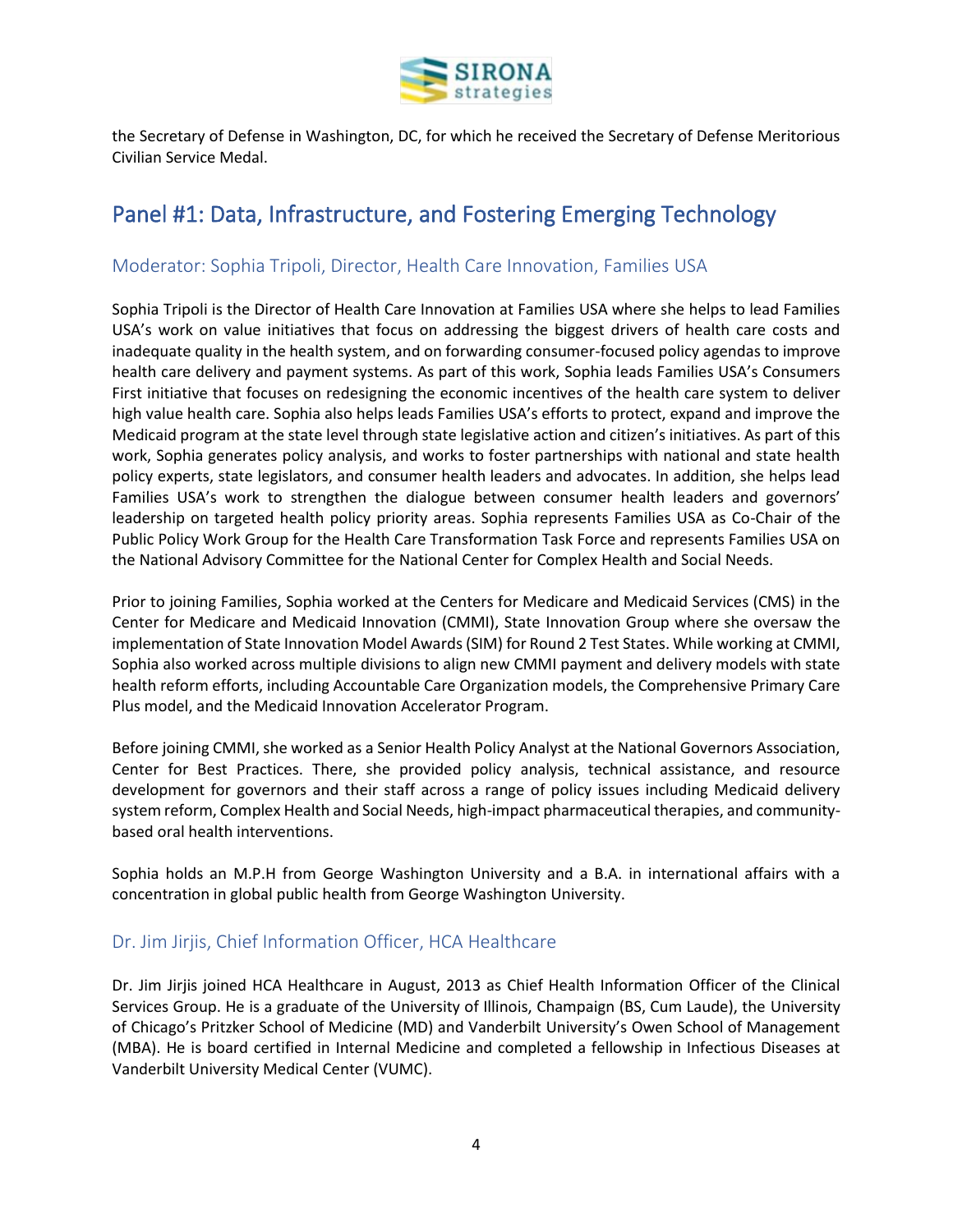

Currently at HCA Healthcare, Dr. Jirjis leads the clinical informatics strategy for the entire enterprise, enabling interoperability between internal assets and scaling those capabilities to include external exchange partners, improving the clinician experience by developing and deploying clinician and patient tools which are purpose-built yet cohesive, and developing and implementing regulatory compliance strategies with an emphasis on practical application and operational efficiency. During his tenure, he has been instrumental in developing partnerships with national health information exchanges, monitoring and improving data quality, and driving strategic investments in front-end tools for clinicians, such as PatientKeeper and MobileHeartbeat, with the long term goal of "owning the design of the clinician experience."

Before joining HCA Healthcare, Dr. Jirjis practiced Internal Medicine at Vanderbilt University Medical Center (VUMC), where he served as Medical Director of Primary Care and Chair of the Medical Records Committee. He was appointed Assistant Chief Medical Officer at VUMC in 2002, promoted to Chief Medical Information Officer in 2005, and had the honor of serving as Director of the Innovation Integration team, 2009-2013.

Dr. Jirjis is a longtime champion of electronic medical record (EMR) adoption among the healthcare community. His accomplishments in EMR advancement include: co-developing the VUMC StarPanel enterprise EMR and developing the MyHealthatVanderbilt patient web portal; the Star Tracker disease management tracking system, an electronic communication system; and a reporting interface for Vanderbilt University. These initiatives were integral in the establishment of VUMC's EMR, which has been recognized as one of the nation's top systems.

Among his many notable achievements, Dr. Jirjis developed and led implementation of the VUMC Medical Home, which was awarded a \$19 million grant in 2012 by the Centers for Medicare and Medicaid Services. This initiative aims to improve chronic disease management for patients with high blood pressure, heart failure, and diabetes, in addition to lowering costs and improving the quality of patient care.

## <span id="page-4-0"></span>Linda Hyde, Coding Terminologist, EMI Advisors/Gravity Project; member of the American Health Information Management Association (AHIMA) Advocacy Practice Council

Linda Hyde, RHIA, is a consultant specializing in coding and classification systems and health data analytics. Linda was one of the founders of MediQual Systems, a provider of risk adjustment and performance measurement software and consulting solutions to hospitals for more than 20 years.

After the acquisition of MediQual by Cardinal Health/Carefusion, Linda served in a number of management positions in product development and research. She has an extensive background in health information management (HIM), coding classifications systems, and healthcare data analytics and has presented and published on many of these topics.

Her consulting projects include working with a number of classifications and terminologies including ICD-10-CM/PCS, CPT/HCPCS, LOINC, SNOMED CT and RxNorm. These projects included education, development of value sets, mapping across terminologies and submission of new concepts to the terminology stewards. She is currently service as the terminologist for the Gravity Project®, convening stakeholders to develop consensus driven standards on Social Determinants of Health.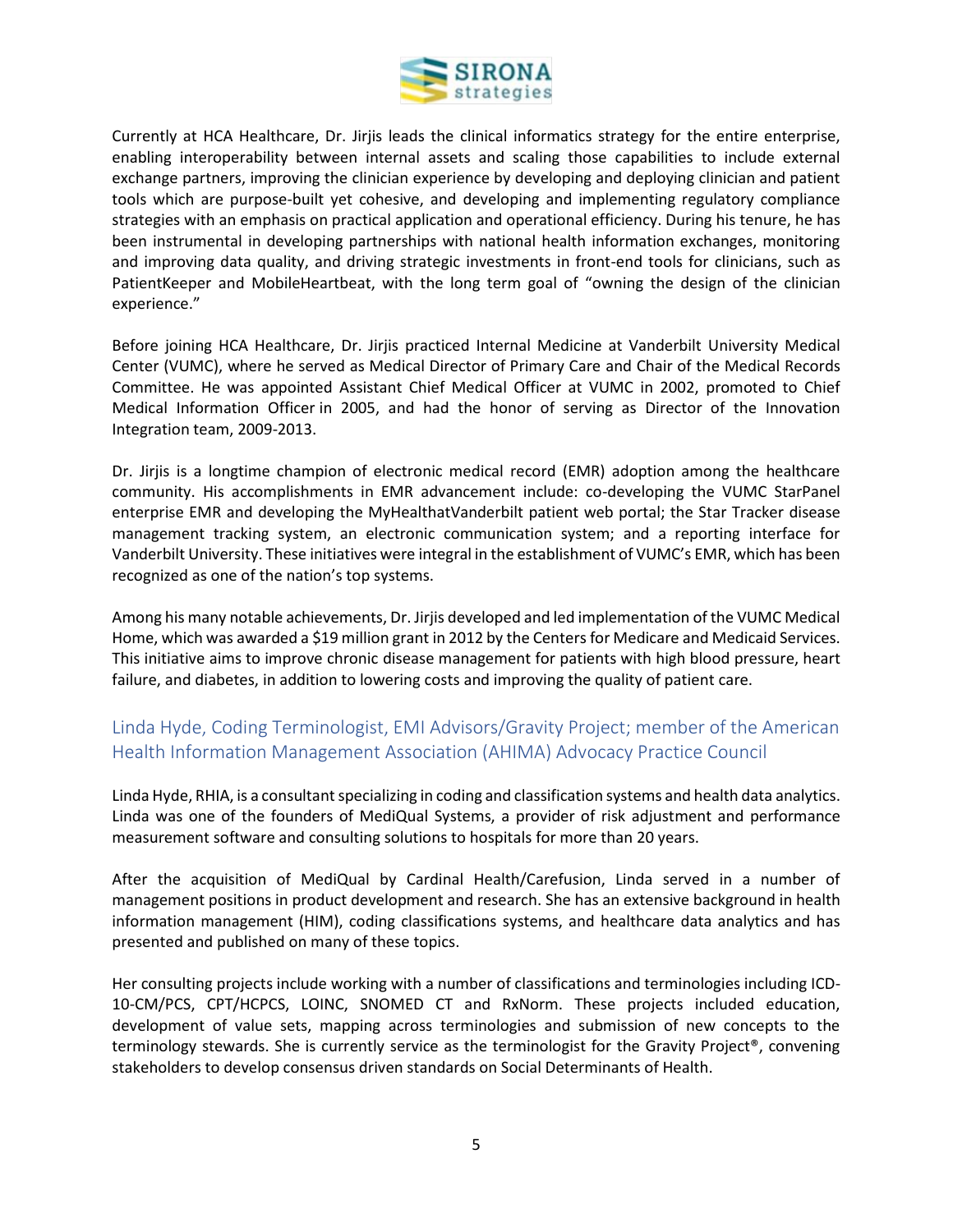

Linda is also an active volunteer for her professional organization at the national and state level. She is currently a member of the AHIMA Advocacy practice council and has co-chaired the AHIMA Classifications and Terminology and Quality Initiatives and Secondary Data Use Practice Councils. She was a member of the National Quality Forum (NQF) Expert Panel on Coding Maintenance charged with providing the NQF with recommendations for transitioning quality measures from ICD-9 to ICD-10.

Linda is also the President of the Board of Directors for the Rainbow Child Development Center, a nonprofit organization providing comprehensive childcare and supportive social services to low-income children in Worcester, Massachusetts

<span id="page-5-0"></span>James Daniel, Lead, State and Local Public Health, Amazon Web Services; former Director of Public Health Innovation, U.S. Department of Health and Human Services Office of the Chief Technology Officer

Jim Daniel, Public Health Lead, State and Local Government, Amazon Web Services (AWS) Jim Daniel is the Public Health lead for State and Local Government at Amazon Web Services (AWS). Prior to joining AWS, Jim served for almost a decade with the United States Department of Health and Human Services, most recently as the Director of Public Health Innovation for the Office of the Chief Technology Officer, and prior to that as the Public Health Coordinator for the Office of the National Coordinator for Health IT. Before joining the federal government, Jim was the Chief Information Officer for the Massachusetts Department of Public Health. Jim also holds an adjunct position in Drug Regulatory Affairs with the Massachusetts College of Pharmacy and Health Services.

### <span id="page-5-1"></span>Joe Bastante, Chief Technology Officer, BCBS-NC

Joe Bastante is the Chief Technology Officer at Blue Cross and Blue Shield of North Carolina. He leads our IT investment strategy with over 25 years of technology leadership and consulting experience across many industries. Joe ensures our technology enables us to achieve our mission to lead the healthcare transformation with an unwavering commitment to quality, affordability and exceptional experience. He's passionate about understanding the inner workings of technology, separating hype from fact, and finding a fast path to business value.

## <span id="page-5-2"></span>Panel #2: Patient Access and Trust

### <span id="page-5-3"></span>Moderator: Lina Walker, Vice President, Health Security, AARP

Lina Walker serves as the vice president of health security in AARP's Public Policy Institute, where she leads a team of senior health policy and health services researchers. She has spent nearly 20 years conducting research and publishing on health care and retirement issues. Lina's recent work includes analyzing Medicare reform proposals and their effect on beneficiaries and Medicare's long-term financial status. In addition, she has worked on issues related to the financing of Social Security and Medicaid, private pension reform, long-term care financing, and health and long-term care insurance.

Before joining AARP, Lina was the research director at the Retirement Security Project, a joint project between the Brookings Institution and Georgetown University, and she was a research assistant professor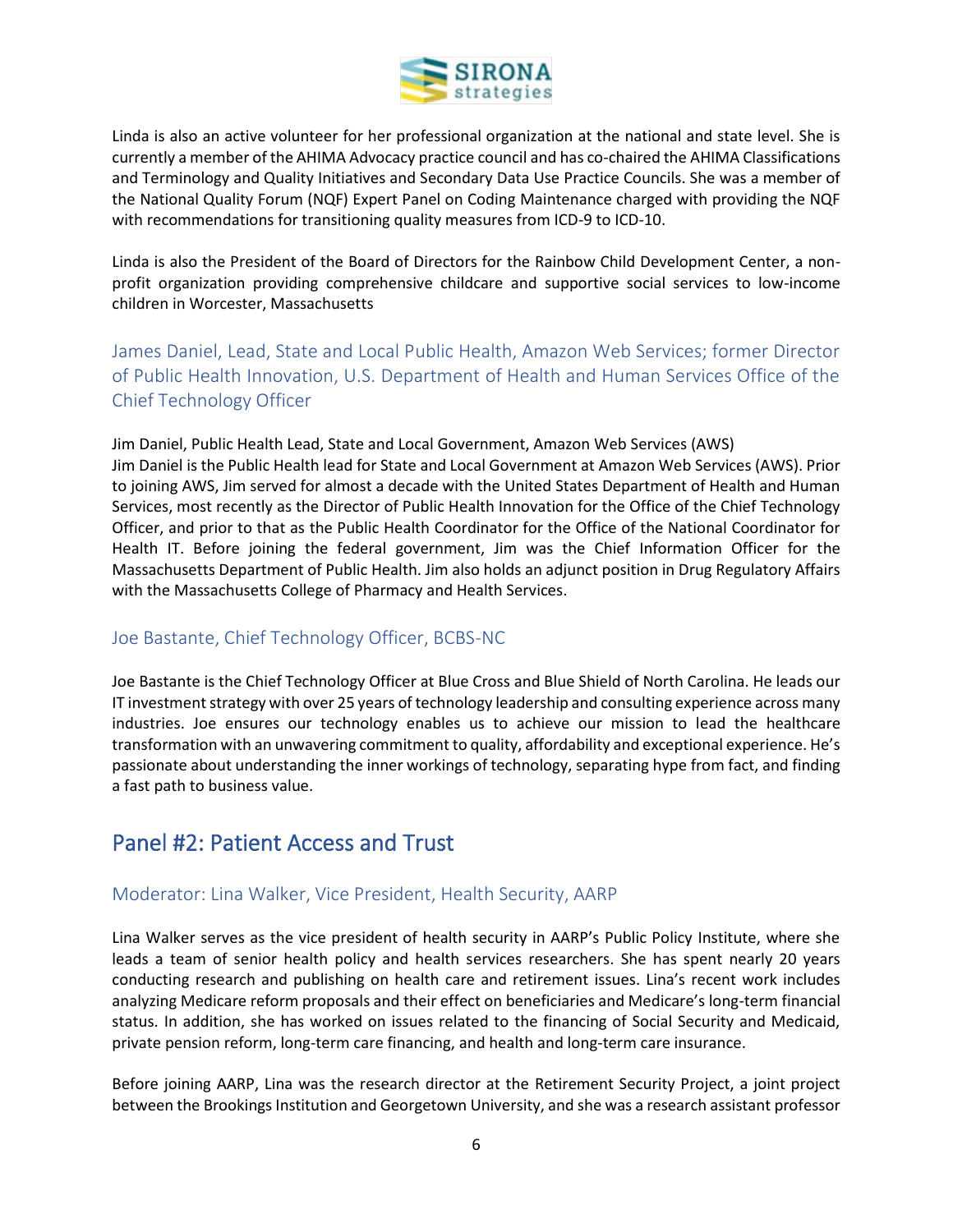

at Georgetown Public Policy Institute. Previously, she worked at the Congressional Budget Office, where she modeled the effects of rising disability rates on the Social Security, Medicare, and Medicaid programs. Lina's work also included projecting the long-term financial status of the Medicare and Social Security trust fund. Early in her career, she worked at the Office of Policy Analysis of the Maryland General Assembly, where she provided staff support to Maryland's state legislators and analyzed the effects of health and long-term care proposals on the state's budget and consumers.

Lina serves on several expert panels at the National Quality Forum and is a fellow at the National Academy of Social Insurance. She has written and presented on a broad range of health and retirement issues. Lina has a PhD in economics from the University of Michigan.

## <span id="page-6-0"></span>Dr. Darilyn V. Moyer, Executive Vice President and Chief Executive Officer, American College of Physicians

Darilyn V. Moyer, MD, FACP, FRCP, FIDSA, is the Executive Vice President and Chief Executive Officer of the American College of Physicians (ACP).

Board certified in internal medicine and infectious diseases. Dr. Moyer has been a Fellow of ACP (FACP) since 1995. FACP is an honorary designation that recognizes ongoing individual service and contributions to the practice of medicine. She has served on ACP's Board of Regents, which manages the business and affairs of ACP and is the main policy-making body of the College, chaired ACP's Board of Governors, and served as Governor of ACP's Pennsylvania Southeastern Chapter. She currently serves as Presidentelect on the Board of Directors for the Council of Medical Subspecialty Societies, and is the Chair of the Primary Care Collaborative. She is a member of Women of Impact and is the 2020 Recipient of the American Medical Women's Association Elizabeth Blackwell Award.

Prior to becoming ACP's EVP and CEO, Dr. Moyer was a Professor of Medicine, Executive Vice Chair for Education in the Department of Medicine, Internal Medicine Residency Program Director and Assistant Dean for Graduate Medical Education at Lewis Katz School of Medicine at Temple University. She was previously the Co-Faculty Advisor for the Temple University School of Medicine Internal Medicine Interest Group and for the Temple University School of Medicine Student Educating About Healthcare Policy Group. She received the Temple University School of Medicine Women in Medicine Mentoring Award in 2012.

Dr. Moyer's research and scholarly activity interests and presentations have been in the areas of diversity, equity and inclusion in healthcare, medical education, high value care, patient safety, professionalism and digital media, and HIV/infectious diseases.

She received her Bachelor of Arts degree in the Biological Basis of Behavior, Biology and Psychology from the University of Pennsylvania and attended medical school at Temple University School of Medicine. She completed her internal medicine residency at Temple University Hospital and served as a Chief Resident/Clinical Instructor of Medicine. She went on to complete an Infectious Diseases Fellowship at Harbor-UCLA Medical Center in Torrance, CA. She currently practices part time at Temple University Internal Medicine Associates.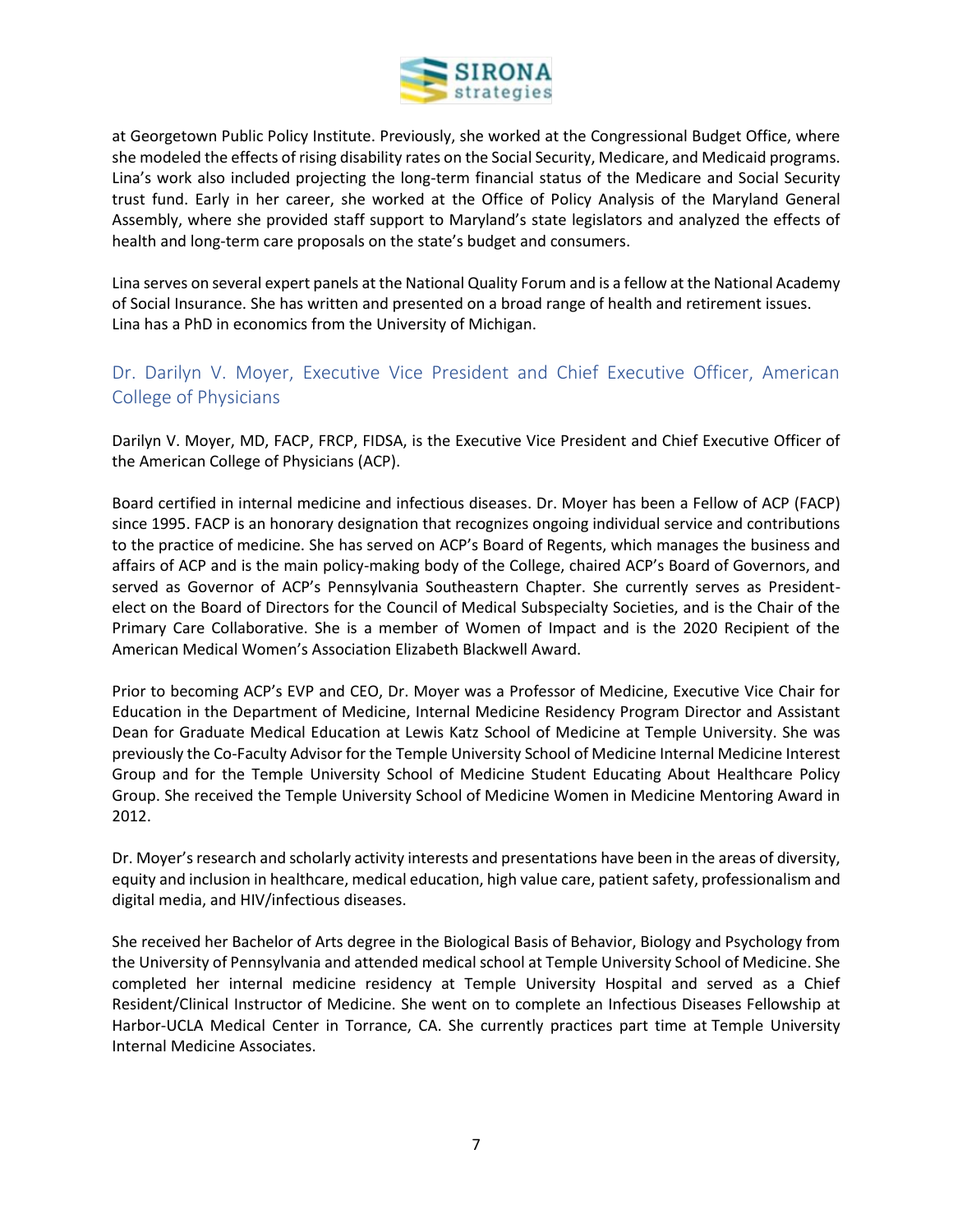

## <span id="page-7-0"></span>Dr. S. Mark McNeill, Trillium Family Medicine, Asheville, North Carolina

Dr. McNeill grew up in Raeford, NC. After graduating from Appalachian State University, he received his M.D. from Brody School of Medicine at East Carolina University. He completed his residency in Family Medicine at MAHEC in Asheville. After residency, he worked as a General Practitioner for a year in New Zealand. He then settled back in the Asheville area with his wife, Shelley, to practice Family Medicine. He is board certified in Family Medicine and enjoys patients of all ages. His special interests include sports medicine, geriatrics, and health information technology. In his free time, Dr. McNeill enjoys birding, tennis, cooking, and e-biking to work.

## <span id="page-7-1"></span>Leigh Ann Eagle, Director, Health and Wellness Program, Maintaining Active Citizens, Inc., an Area Agency on Aging

Leigh Ann Eagle, BS is the Executive Director the Living Well Center of Excellence, Project Living and is the Project Director of the Chronic Disease ACL grant, and is a member of regional planning groups on Chronic Disease. She is also the Director of the Health & Wellness Program at MAC, Inc., an area agency on aging that serves the four lower Eastern Shore counties. Ms. Eagle is responsible for all aspects of program design and management for the MAC, Inc. Health & Wellness Center, including public and private grants management. She manages a wide range of federal, state, and private foundation grants. MAC Inc., under Leigh Ann's leadership, is connecting healthcare organizations with aging and community resources to coordinate evidence-based programs of care. She is a Master Trainer for Stepping On, Chronic Disease Self-Management, and is certified in Patient Navigation. Leigh Ann was runner-up recipient of The John A. Hartford Foundation 2017 Business Innovation Award, and together with Peninsula Regional Medical Center, received the Health Quality Innovator of the Year Award in Population Health Innovations in October 2017. She is also a co-creator of the Stepping Up Your Nutrition malnutrition session, which received the International Council on Active Aging® 2017 Innovators Achievement Award and an n4a 2018 Aging Innovations Award in July 2018.

## <span id="page-7-2"></span>Laurent Rotival, SVP Strategic Technology Solutions; Chief Information Officer; Cambia Health Solutions

Laurent leads Cambia's development of next generation technology solutions that will help create a more person-focused approach to health care. Laurent brings 25 years of senior leadership experience in IT business strategy and growth from some of the most well-known global brands and Fortune 10 companies.

He also provides strategic direction for information technology services to ensure day-to-day operations align with Cambia's transformation from a traditional health plan to a consumer-centric total health solutions company.

Prior to joining Cambia, Laurent was senior vice president and general manager at GE Healthcare. Based in Istanbul Turkey, he led the GE Healthcare IT business in its highest growth region, which was comprised of 85 countries in emerging markets, including Russia, Central Asia, Turkey, the Middle East and Africa.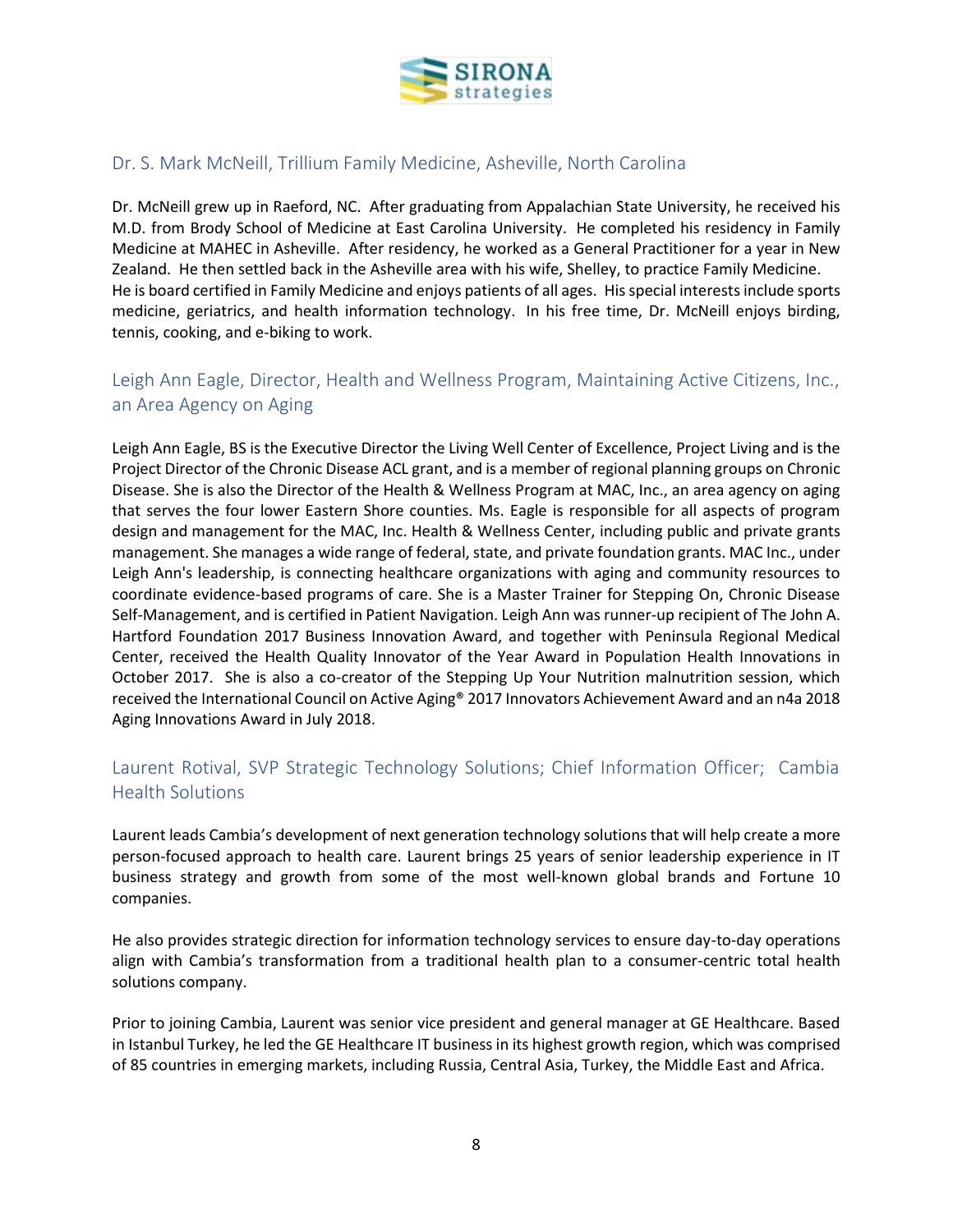

Earlier in his career with GE, Laurent served as president and CEO of GE Healthcare Korea and GE Healthcare IT Enterprise Solutions, including Global CIO roles for GE's Energy, Oil & Gas and NBC Universal divisions.

Laurent holds a bachelor's degree with honors, and a master's degree in materials science and engineering from Brown University.

## <span id="page-8-0"></span>Congressional Keynote

<span id="page-8-1"></span>Representative Peters (D-CA), Member of the House Energy & Commerce Committee and House Budget Committee, U.S. House of Representatives

Congressman Scott Peters serves California's 52nd Congressional District, which includes the cities of Coronado, Poway and most of northern San Diego. First elected in 2012, Scott has worked across the aisle to fix a broken Congress and stand up for San Diego's military and veterans community. Scott Peters currently serves on the House Small Business Committee and the House Energy and Commerce Committee, where he advocates for investment in scientific research, supports the military's goals to enhance their energy security, and fights for commonsense healthcare reforms that work for families and small business owners.

Scott Peters is a civic leader who has made improving the quality of life in San Diego his life's work. After a 15-year career as an environmental lawyer, Scott was elected to the San Diego City Council, where he later became the City's first City Council President. On the Council, Scott helped lead the \$2 billion redevelopment of downtown San Diego, the cleanup of the city's beaches and bays, and the completion of a number of major infrastructure projects. He also pursued greater accountability and efficiency in government through the creation of a new Council/Mayor form of government with an independent budget review function.

In 2001, the governor appointed Scott to the Commission on Tax Policy in the New Economy, and in 2002, the Speaker of the Assembly appointed Scott to the California Coastal Commission.

Scott also later served as chairman of the San Diego Unified Port District – a major economic engine that supports over 40,000 high-skill, high-wage jobs for San Diegans, with \$3.3 billion in direct regional economic impact.

Scott earned his undergraduate degree from Duke University (magna cum laude, Phi Beta Kappa) and worked as an economist for the United States Environmental Protection Agency before attending New York University School of Law. He and his wife of 33 years reside in the La Jolla neighborhood of San Diego, California, where they raised their son and daughter.

During his time in Congress, Scott has passed legislation to give the military the advanced technology it needs to fight terrorism, to level the playing field for small businesses competing for government contracts, and has succeeded in getting the federal government to make changes to the homelessness funding formula that disadvantages San Diego. Ranked the 4th most independent Democrat in Congress by the National Journal, Scott Peters understands that business problems have bipartisan solutions, and is never afraid to work across party lines to build consensus and get things done.